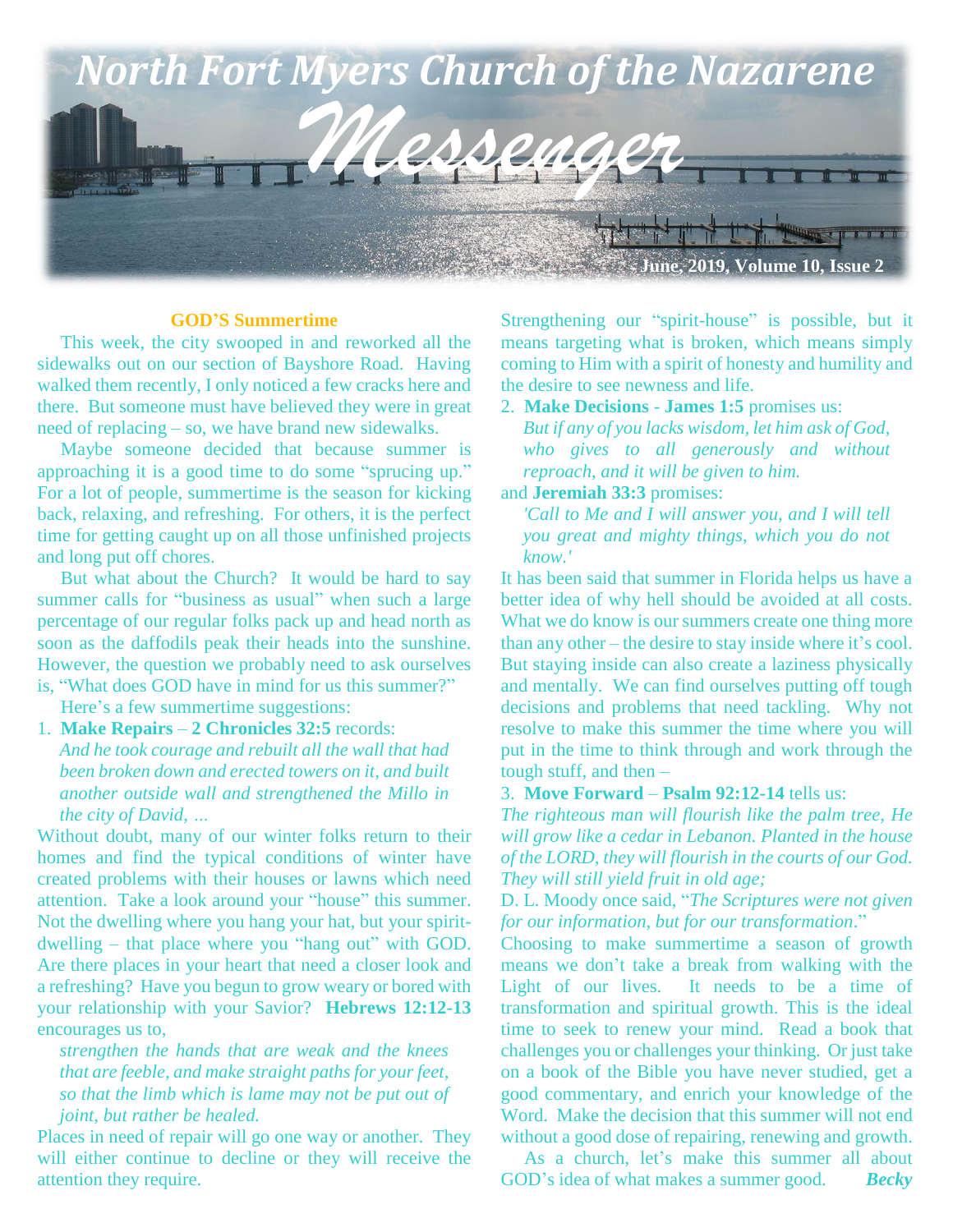## **Birthdays & Anniversaries**

- **1 – Darlene Roach 15 – Betty Garten**
- **6 – Paul & Grace Bolling 17 – Craig & Libby Smith Van & Becky Garner 19 – Diane Bowker**
- **7 – Craig Smith Dan Joslin**
- **08 – Wellma Owens 22 – Gary & Judy Rice**
- **09 – Richard & Sheryl Colie 24 – Kathy Parker**
- **11 – Phoebe Barr 26 – Beth Garner**
- **13 – Lillian Love 28 – Galen Clark**
- 
- -
- 
- 
- 



## **Prayer Needs:**

Eileen Jennings<br>Marlene Ryan **The Nation of Israel** Bissinger Family Phoebe Barr Steve Cox Tammy Jenkins Ryan Woodby Ida Chaplow Betty Predko Shery Colie & Family Paul & Grace Boling Matthew Morgan Ardyth Eldridge Orion Predko Dave Peck Eileen Massett Joseph Groves Mark & Kim Barr Louis Perez Cody Church Betty Retter Kenny & Gail Goodman Children & Teen Depts. Regina Williams Alice Daugherty Phyllis Obney

Kitty Baxter Nick Kiser Phillip Lindsey

Susie & Jamie Lorenson Ernie Rybold Dave Fregeau Dorothy & Laurel Chapman Our missionaries A Youth Pastor Unsaved Loved Ones

**Our Church Leaders** House of James Ministries

 Our military, our leaders & our nation



# **Harry Chapin Food Bank** OF SOUTHWEST FLORIDA

Fighting Hunger, Feeding Hope

We need volunteers to help with the distribution of food on Wednesday, June 12, from 4:00 to 6:00 PM, to help with a variety of tasks. Please spread the word to anyone you think could benefit from this special outreach and join us as we partner to help those in need. And once again, thank you for being the hands and feet of Jesus in North Fort Myers.



# **TEEN CAMP 2019 – June 17-21**



**SOUTHERN FLORIDA NYI CAMP Student cost \$185 Featuring special guest, Pastor Jeremy Veal Worship by TNU's Awaken**

## **Calendar**

- **12 – Food Distribution**
- **13 – Board Meeting**
- **16 – Father's Day**
- **17 – 21 – Teen Camp**
- **18 – Busy Hands**
- **23 – Family Fun Sunday Night**
	- **at the parsonage**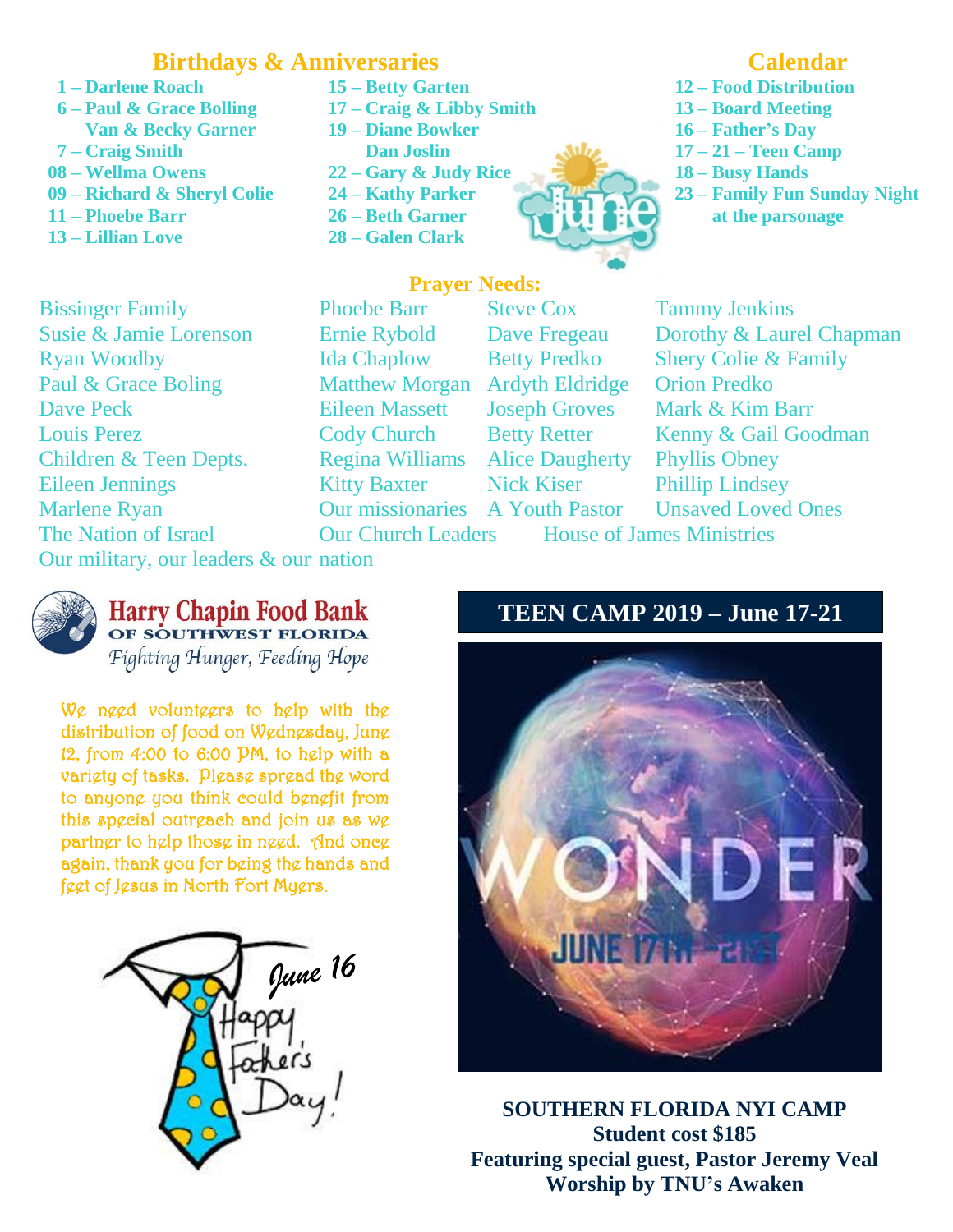## **Church News:**

- Long-time member, Marilyn Bissinger lost her two adult sons in May within a few days of each other. Notes of condolence can be sent to 4508 Irelans, Dayton, Ohio 45440
- Ardyth Eldridge was released from the hospital and is now home recuperating. Please continue to keep her in your prayers.
- Phoebe Barr remains in the hospital following surgery and continues to need your prayers.
- Pastor Van's brother-in-law, Steve Cox, was diagnosed for a third time with leukemia. He will be undergoing intensive chemotherapy and treatment for the next several weeks. Prayers are appreciated.
- With summer upon us, many of our church family will be traveling. Please remember them in prayer.





**Family Fun Sunday Night Sunday, June 23 - 6:00 P.M.**

**We will be meeting at the parsonage for a time of worship and Bible study ~ followed by food, fun and fellowship.**

**We will provide sandwiches and drinks. Everyone bring a side dish, drinks or dessert.**

**You can sit by the pool or feel free to bring your suit and take a dip.**